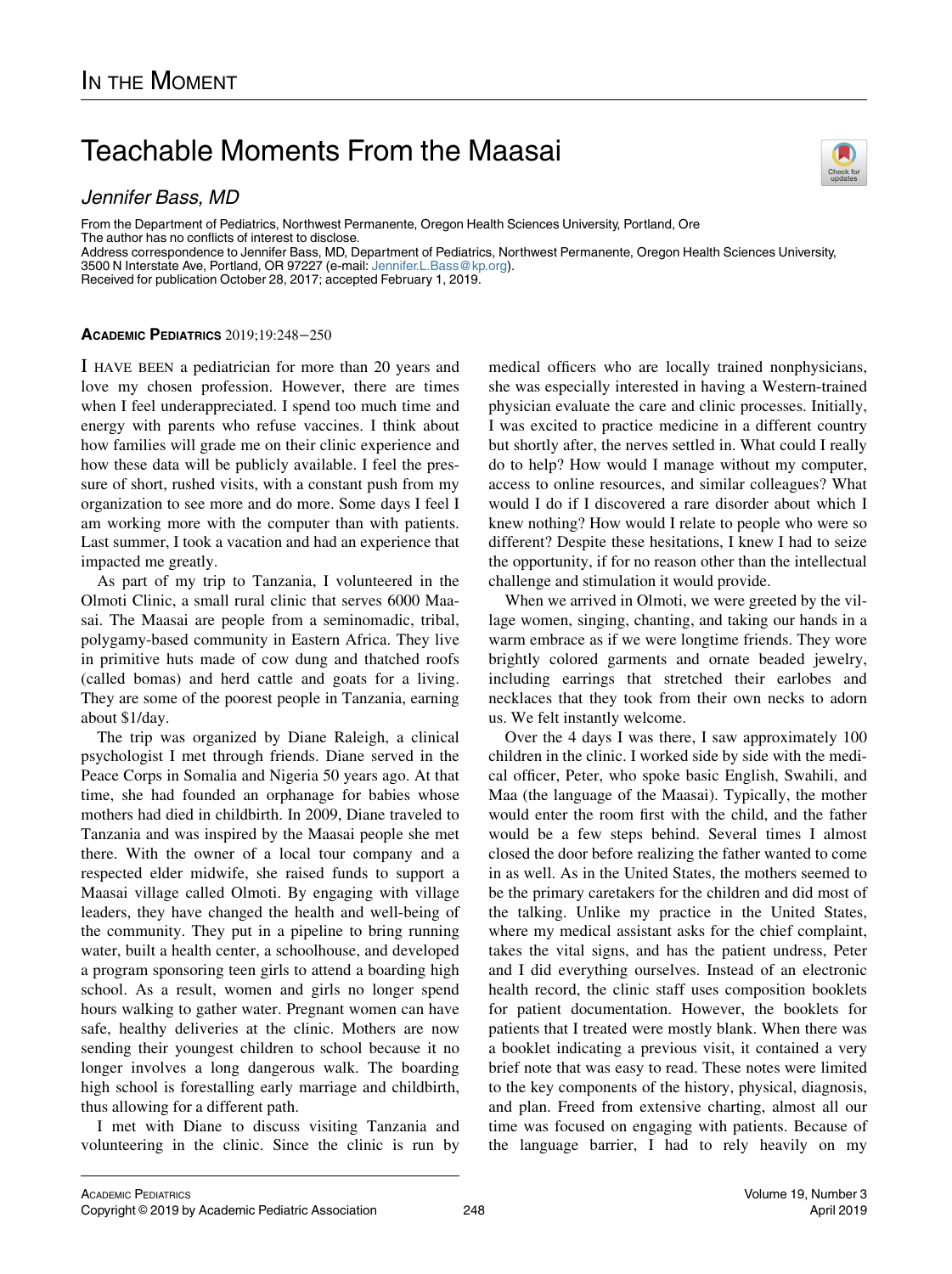observation skills—skills that, with the greater emphasis on technology and the electronic health record, I realized I had been using less and less in the United States. In Olmoti, before I heard the history or did the physical exam, I noted how each child walked into the room, his appearance of strength, his breathing, and overall condition. I made the assessment of sick or not sick the moment I laid eyes on the child.

The vast majority of children I saw came in with common pediatric symptoms: coughs, congestion, and diarrhea. Although infections were still common, the cause of their symptoms was sometimes unexpected. The most frequent concern was cough. Most children with cough had no difficulty breathing, no wheezing or rales, no rhinorrhea, and no fever. Unlike children with coughs and normal lung exams in the United States that are usually caused by mild respiratory viruses, the most common source of cough for the Maasai children was different. Many of the children and their parents smelled like smoke. When I asked Peter about this, he told me that no one smoked cigarettes, but everyone cooked over open fires. This chronic indoor smoke was the catalyst for their coughs.

Some children had typical asthma symptoms. The only asthma medications available were oral albuterol liquid, prednisone tablets, and intravenous aminophylline. I was surprised by the lack of any inhaled medications. When I asked the staff about these treatments, they told me they thought oral and intravenous medications were still the standard of care. I realized how difficult it was for clinic staff to stay up to date with current treatment recommendations when relying on decades-old textbooks and no Internet access. This was a chance for me to be helpful. At the very least, the clinic could avoid the unnecessary purchase of aminophylline. This medication is no longer recommended for acute asthma because of its poor efficacy and adverse safety profile. Without inhaled medications for asthma, we used more prednisone than I would in the United States.

After I saw 10 different patients having a cough for 3 days, I asked Peter, "Why always 3 days?" He informed me the Maasai use the expression "the day before yesterday" because they don't use clocks or think about time like we do. In fact, patients never told me how long symptoms were going on until I asked them. At home, I am always thinking about time. My daily clinic schedule has patients every 15 to 20 minutes, and after my medical assistant puts them in an exam room, I have just about 10 minutes to cover a long list of topics, which feels impossible on some days. In addition, I'm also taking care of all the other things that go on in a pediatric practice. In the Olmoti clinic, I had no set schedule and no agenda other than addressing the current issues that each family brought to me. Charting in the composition booklets felt like a breeze. The line stretched far out the door, but people waited calmly, without impatience. Working under these conditions was a pleasure. It reminded me of the reasons I became a pediatrician and taught me to stop worrying so much about time.

Another common concern was eye problems in babies. Mothers described eye pain in their babies yet I didn't see the babies rubbing or touching their eyes, and there was a normal eye exam. I then learned the concerns were that flies would flock to the children's eyes. Previously the community had had a tradition of cutting a circle on both cheeks of babies to draw the flies away from babies' eyes to their bloody cheeks. Fortunately, this practice had been abandoned, although the flies persisted. The only suggestions we had for these children were antibiotic ointment and increasing face washing.

I was surprised by the sheer number of patients who wanted to be seen. Some patients even came from neighboring Kenya because they heard that a Western-trained doctor was in the clinic. The line outside the clinic remained long, and I was unable to see everyone during my short stay. However, I did not feel time pressure like I do in the United States, probably because the families were incredibly patient and calm. There was no way to sort out who had serious or acute illness, who wanted a second opinion about a longer standing issue, and who just wanted their child to be checked. There were plenty of children with old injuries or previous diagnoses where there was nothing new to offer and no change in treatment plan. For most families, I offered reassurance that everything appropriate was being done for their child. Even though I often didn't do or add much, the families seemed to feel better after a visit with me. The experience reinforced the value and power of being a Western doctor, therapeutic listening, and a tactile physical examination.

At the end of each child's exam, parents would thank me, and say a Maasai expression that meant sorry for bothering you. At one point, I apologized to Peter because I realized there would be so many extra patients coming to the clinic on his usual day off. His reply was clear, looking me straight in the eyes and saying "you are a gift from God." This seemed a little excessive, as I really didn't think I had special skills. When I reflect though, it is all about perspective. I work in a large health care system in which I'm one of more than 1000 quality physicians. My clinic has 8 pediatric providers, and each one is top-notch. In that setting, I'm just one of many. For the Maasai, I was a connection to Western medicine, a healer, and a teacher. As the end of my short time in the clinic approached, I realized the feeling of being deeply appreciated by the Maasai was something missing in my practice back home.

During my stay, I was lucky to be able to experience several Maasai celebrations. The first party was held for the chief medical officer's birthday as well as for having been named the "best clinic in the region." The preparations included the slaughter of a goat and huge pots of food cooked over open fires. The clinic elders and staff attended as well as the chief medical officer's family including his 2 grown daughters, Gladness and Happiness. As the visiting doctor, I was treated as a guest of honor. There was great joy in the community, with eating and singing. On the last night, as a grand farewell, I was treated to a special performance with singing and dancing.